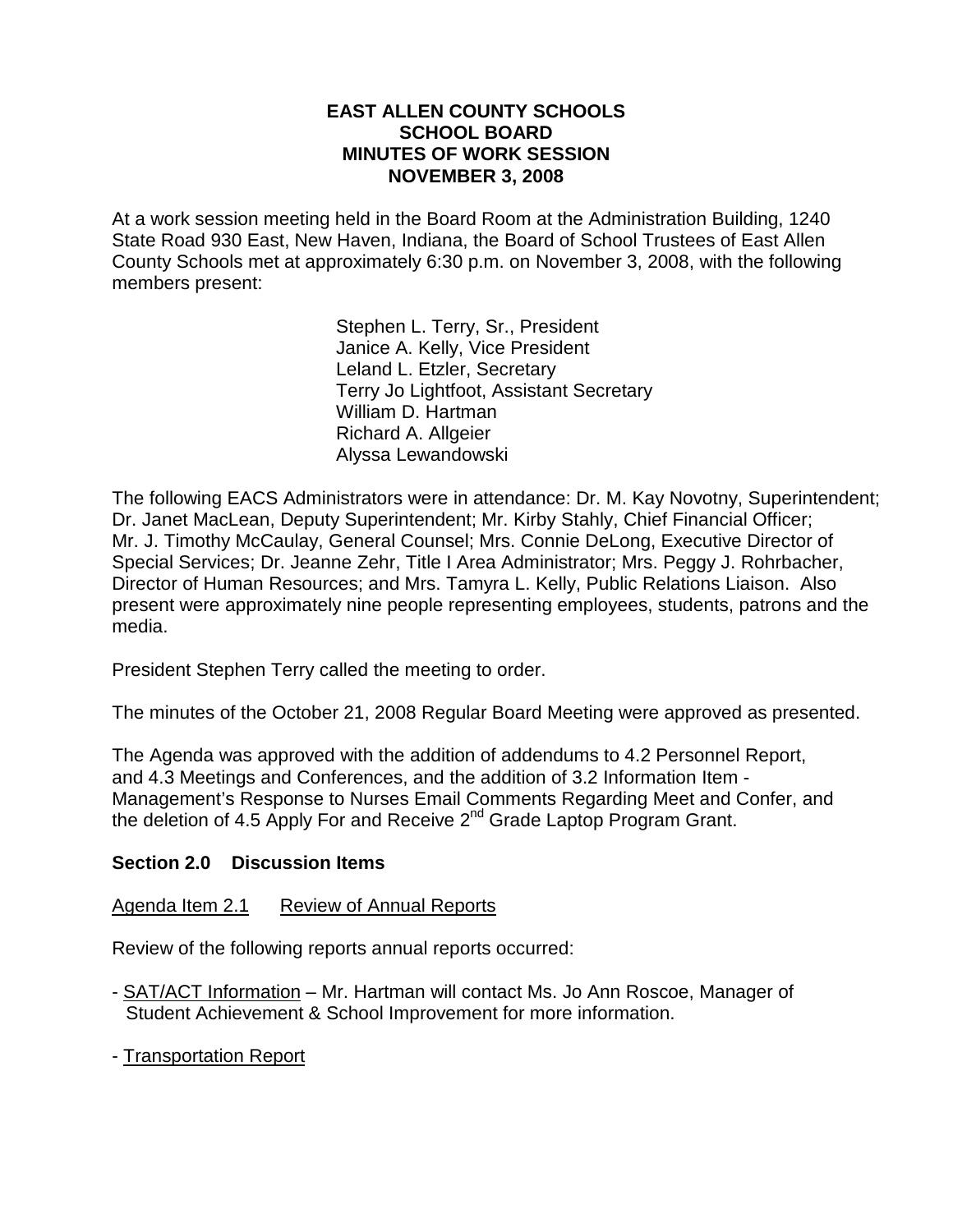### Agenda Item 2.2 Review of Revised Board Compact

This item was tabled for discussion due to email glitches this past week.

### Agenda Item 2.3 MLK Montessori School Status

Dr. Novotny provided a brief history. MLK Montessori School is in their second year of being housed at Village Elementary School. After a recent meeting with Village and Southwick Elementary School Principals, along with Dr. Jeanne Zehr and MLK Director Bobbi Golani it seems that Village Elementary School would be better served if the lease with MLK Montessori school were terminated at the end of the June 2009. Board discussion followed. Dr. Novotny will bring a formal recommendation to the Board at the November  $18<sup>th</sup>$  meeting.

#### Agenda Item 2.4 Review of District's Mission and Vision Statements

The proposed Mission and Vision Statements for the District, developed by the Strategic Planning Committee were reviewed. After discussion, Board consensus was to make several individual word changes. Dr. Novotny will take these changes to her Cabinet on Friday for discussion. She will email the final proposed version to Board members. She will bring a formal recommendation to the Board at the November  $18<sup>th</sup>$  meeting.

#### Agenda Item 2.5 Other Issues of Interest to the Board

Congratulations to Heritage and Woodlan High Schools' bands. Heritage placed  $7<sup>th</sup>$  in Class C and Woodlan placed  $4<sup>th</sup>$  in Class D at the ISSMA State Marching Band Competition.

Bill inquired about the Strategic Planning Process timeline. Dr. Novotny will bring general recommendations to the Board for their consideration, at the November 18<sup>th</sup> Board meeting.

## **Section 3.0 Information Items**

Questions were asked regarding the latest Meet and Confer group meetings. The Secretaries group has requested that the Board move their deadline for holding Meet and Confer relating to economic issues to May prior to the end of the school year. They believe this would facilitate better communication and attendance. The Board agreed by consensus. President Terry asked Mr. McCaulay to contact the Food Service Employees and Nurses groups to see if there is consensus among those groups to make the change to May. If so, Mr. McCaulay will amend Board Policy – Appendix H, for formal action to be taken at the November  $18<sup>th</sup>$  meeting.

The following was given to the Board as information only.

- Document Imaging Software

- Management's Response to Nurses Email Comments Regarding Meet and Confer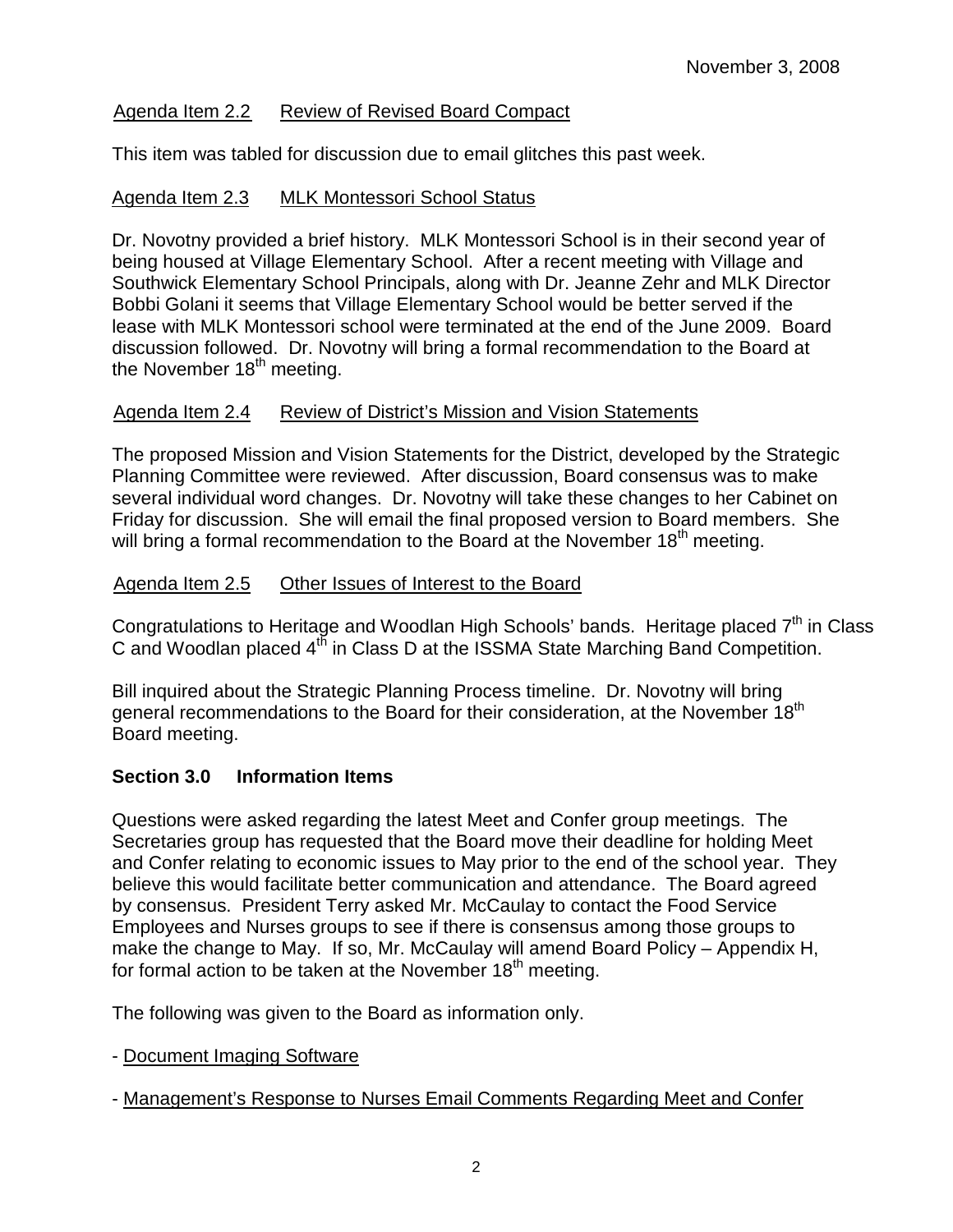The following information was given to the Board as information, with formal action recommended for the November 18, 2008 Board meeting.

- Approval to Pay Year-End Claims
- Apply For and Receive 2009 Lilly Endowment Teacher Creativity Fellowship Program Grant
- Apply For and Receive 2008-09 Refugee Children School Impact Program Grant
- Revised Administrative Policy 3560 Public Records Retention/Disposition
- New Administrative Policy 3570 E-Mail Retention, Preservation, and Storage Policy
- Meet & Confer Revised Administrative Policy 4212.5 Food Service Employees (Sections 2 and 3)
- Meet and Confer Revised Administrative Policy 4215 Secretaries (Sections 15 and 18)
- Meet and Confer Revised Administrative Policy 4215.5 Paraprofessionals (Sections 19 and 23)
- Revised Administrative Policy 6108 Acceptable Use Policy Access to Electronic Information, Services and Networks (New Section 4 and Exhibit A)

# **Section 4.0 Consent Items**

Vice President Kelly moved to approve the consent items with addendums as presented. Mr. Hartman seconded the motion and it passed unanimously. The following consent items were approved:

- 4.1 Approval of vendor claims: 248186-248465, totaling \$407,976.31.
- 4.2 Acceptance of resignation of Mrs. Melinda Jones, food service employee at Woodburn Elementary School, effective September 12, 2008.

 Acceptance of retirement and termination of employment of Ms. Marjorie Koch, food service employee at Woodlan Jr./Sr. High School, effective June 1, 2009.

Acceptance of retirement and termination of employment of Mrs. Rhonda Saylor, paraprofessional at Harlan Elementary School, effective December 19, 2008.

 Approval of FMLA leave of absence to Mr. Gene Place, custodian at Park Hill Learning Center, effective November 6, 2008 through November 18, 2008.

Approval of FMLA leave of absence to Ms. Audrey Wright, teacher at Southwick Elementary School, effective November 4, 2008 through November 26, 2008.

Approval of FMLA leave of absence to Mrs. Felicia Johnson, teacher at Paul Harding High School, effective November 6, 2008 through November 26, 2008.